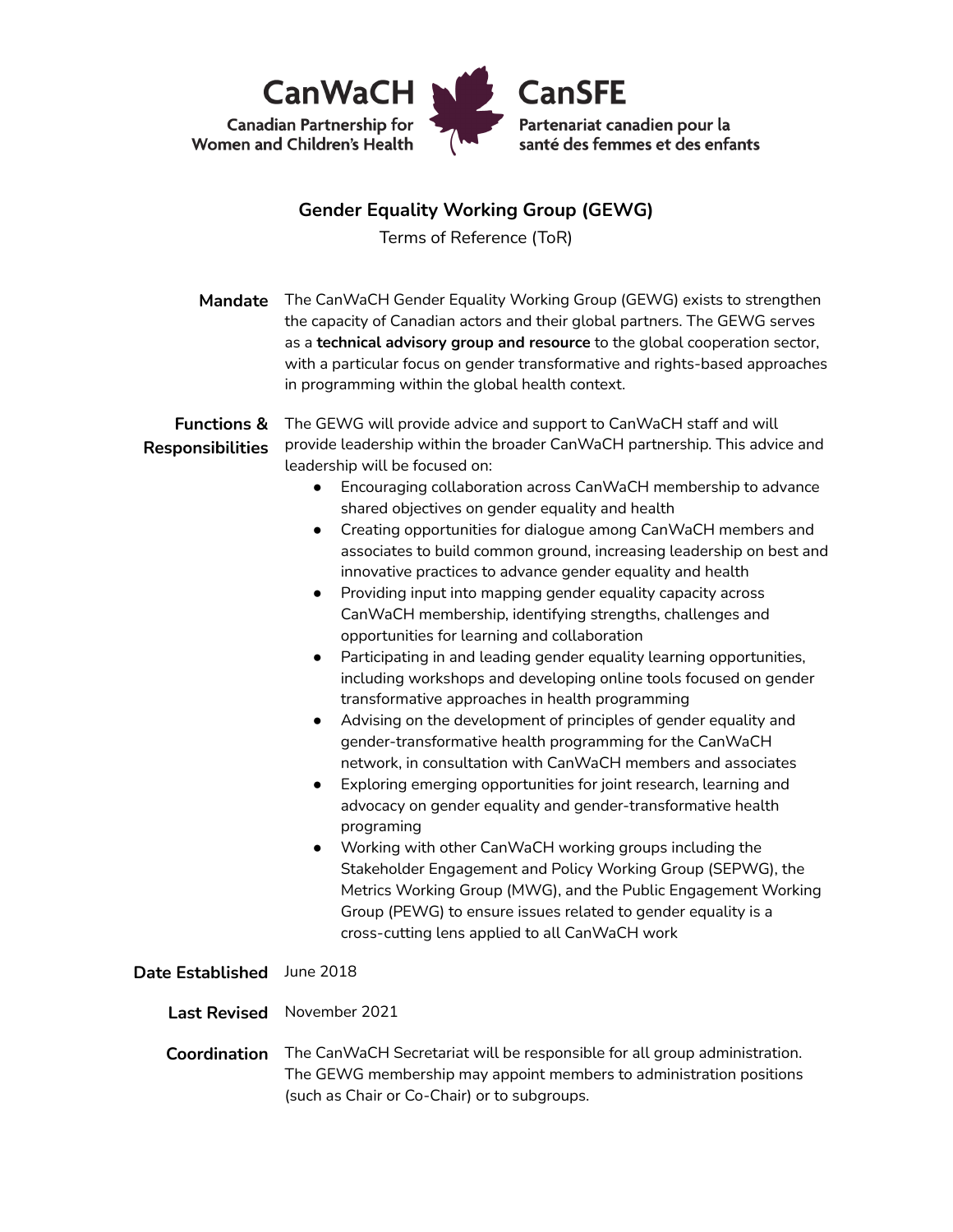#### **Membership &** The GEWG consists of both standing and ad hoc members.

# **Requirements**

### **Standing Members**

Applications to join the group are accepted on a rolling basis, with new members accepted at the discretion of the Secretariat, in consultation with current members. The GEWG is composed of individuals representing, as much as practically possible, a diversity of CanWaCH partners by organization size, language, region within Canada, programming focus, and location.

To be a member of the GEWG, an individual must be:

- An employee or consultant from a CanWaCH member organization in good standing; or
- An individual associate of CanWaCH in good standing; or
- An individual invited to join the GEWG at the discretion of the CanWaCH Secretariat.

Standing members typically represent senior thought leaders and practitioners who possess significant expertise across disciplines including gender equality programming, expertise in gender equality research, policy, advocacy, monitoring, evaluation and learning. They are also typically a decision-maker for their affiliated member, or have the capacity to influence decision-making in regards to gender transformative programming. However, members are ultimately appointed to the GEWG on the basis of their individual expertise and not their affiliation. As such, members must possess the knowledge and skills to contribute independently to the objectives of the group.

Standing membership will change from time to time, up to a reasonable number, as determined by the GEWG. Standing members are expected to attend meetings consistently and actively and are expected to participate in at least 60% of meetings. On an annual basis, the Secretariat will confirm with members who do not meet this criteria that they intend to remain a member. Individuals who are unable to contribute in this way may be invited by the Secretariat to participate as ad hoc members instead.

## **Ad hoc Members**

In order to achieve the objectives of the GEWG, ad hoc members may be invited to participate in GEWG meetings for a period of time, to lead or contribute to specific projects, initiatives, subgroups, or discussions. CanWaCH may approach individuals or organizations to invite them to participate or nominate a candidate with relevant expertise. The number of participating ad hoc members will vary based on the activities and needs of the GEWG.

- **Chair/Co-Chairs** The GEWG aims to have two co-chairs, drawn from the membership of the GEWG
	- Chair/co-chairs will serve a minimum of 1 year terms, up to 3 years
	- Previous co-chairs will be invited to continue as past-chairs for a limited period of time to support the transition of the newly elected co-chairs
	- A GEWG member is not to serve as a co-chair for more than 3 years. If